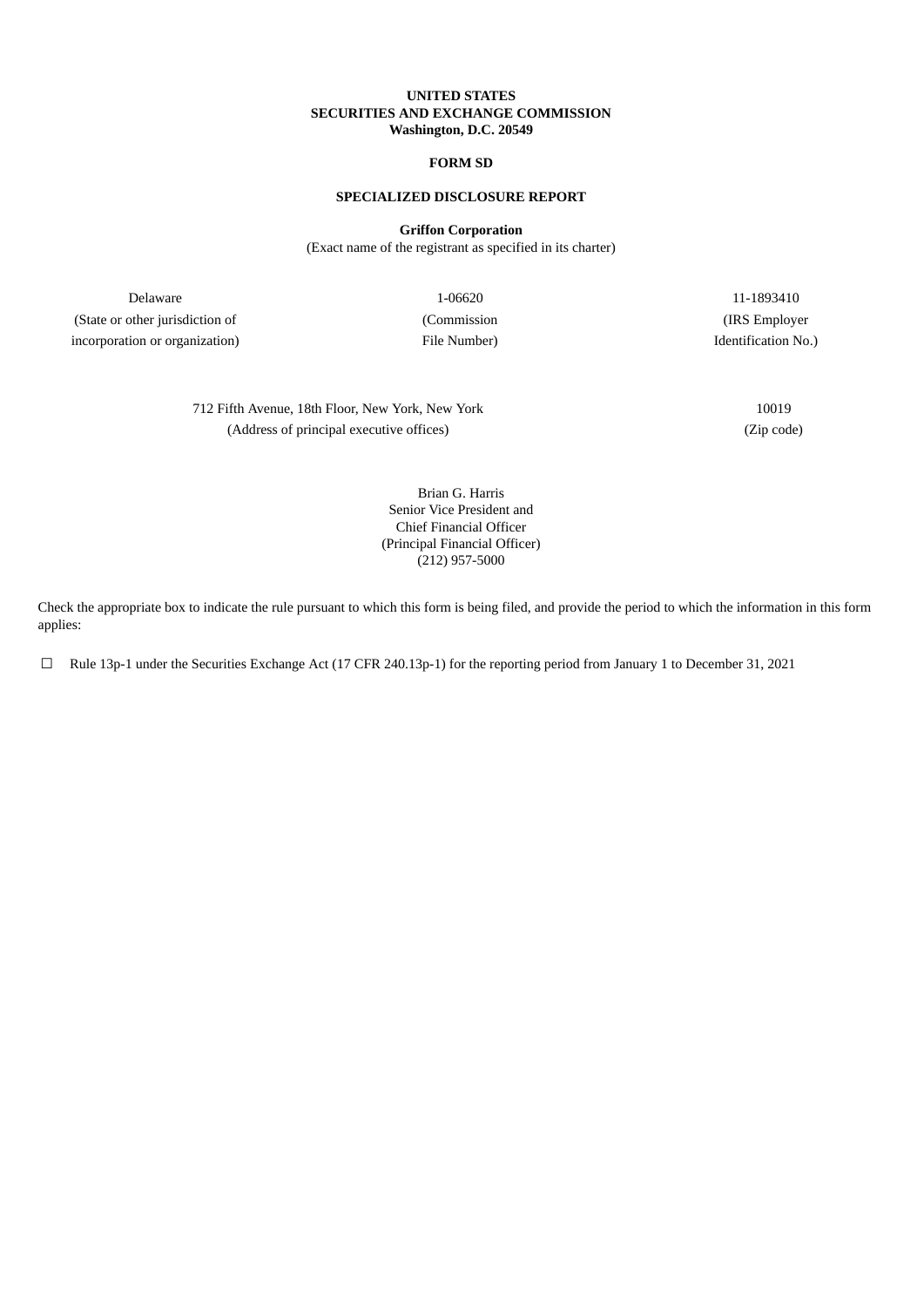## **Item 1.01 Conflict Minerals Disclosure and Report**

#### **Conflict Minerals Disclosure**

Attached hereto and incorporated herein by reference as Exhibit 1.01 is the Griffon Corporation 2021 Conflict Minerals Report. Included within the Conflict Minerals Report are disclosures of:

- (a) Our Reasonable Country of Origin Inquiry ("RCOI") of necessary Conflict Minerals (as defined under Section 1502 of the Dodd-Frank Wall Street Reform and Consumer Protection Act (the "Act")), conducted in good faith, to determine whether any Conflict Minerals in our supply chain originated in the Democratic Republic of the Congo or an adjoining country (as defined in the Act as "Covered Countries), or are from recycled or scrap sources;
- (b) Our determination and results of our RCOI;
- (c) Our due diligence measures performed in accordance with the Organization for Economic Development and Cooperation ("OECD") Due Diligence Guidance for Responsible Supply Chains of Minerals from Conflict-Affected and High Risk Areas; and
- (d) The results of our OECD due diligence.

This Form SD and our 2021 Conflict Minerals Report can be found on our website at www.griffon.com. Both the Form SD and the 2021 Conflict Minerals Report will be maintained on our website for a 12 month period.

## **Item 1.02 Exhibit**

Griffon Corporation's 2021 Conflict Minerals Report is attached hereto as Exhibit 1.01 and incorporated herein by reference.

## **Section 2 - Exhibits**

## **Item 2.01 Exhibits**

The following exhibit is filed as part of this report.

Exhibit 1.01: 2021 Conflict Minerals Report of Griffon [Corporation](#page-3-0)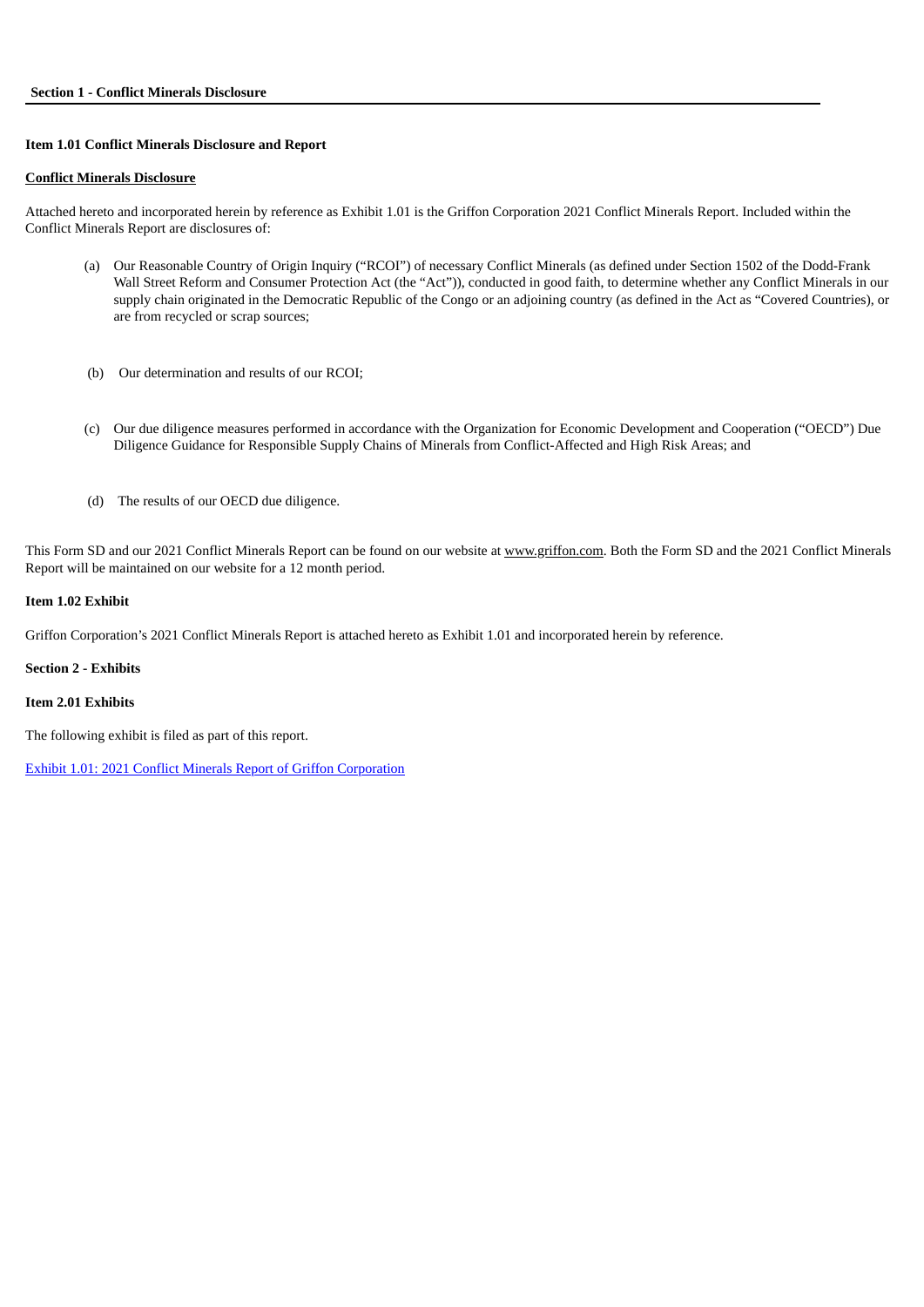# **SIGNATURES**

Pursuant to the requirements of the Securities Exchange Act of 1934, the registrant has duly caused this report to be signed on its behalf by the duly authorized undersigned.

Griffon Corporation

Date: May 31, 2022

By: /s/ Brian G. Harris

Brian G. Harris Senior Vice President and Chief Financial Officer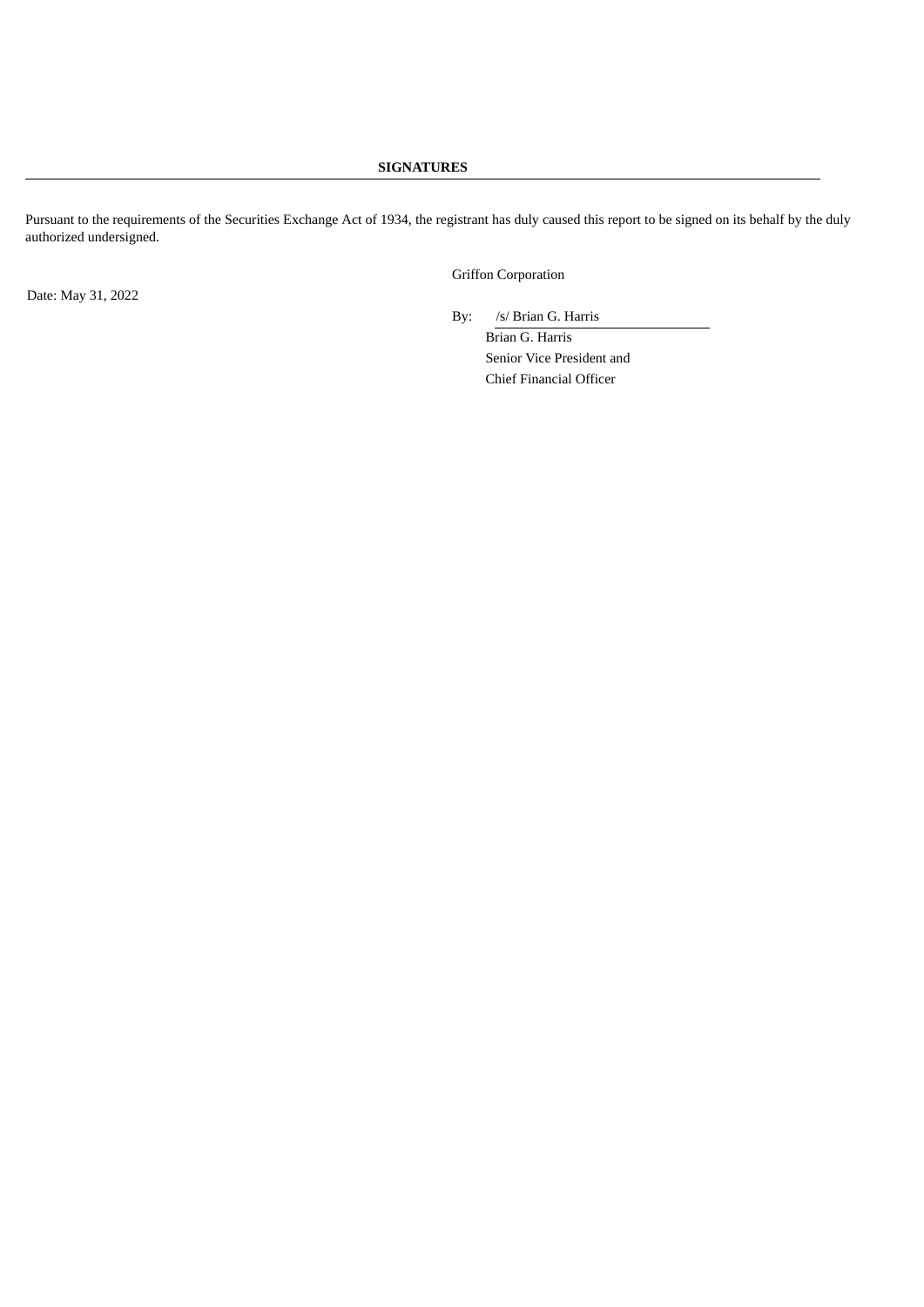## **Griffon Corporation 2021 Conflict Minerals Report**

#### <span id="page-3-0"></span>*Introduction*

This report for the year ended December 31, 2021 is presented to comply with Rule 13p-1 under the Securities Exchange Act of 1934 (the "Rule") requiring certain SEC registrants to disclose (i) their use of Conflict Minerals (as defined under Section 1502 of the Dodd-Frank Wall Street Reform and Consumer Protection Act (the "Act")), (ii) whether those Conflict Minerals originate from the Covered Countries and (ii) whether the sale of those Conflict Minerals financed or benefited armed groups in the Covered Countries. Conflict Minerals include columbite-tantalite (referred to as coltan), cassiterite, gold, wolframite, and their derivatives, limited to tantalum, tin and tungsten ("3TG"). The Covered Countries for the purposes of the Rule and this Report are the Democratic Republic of Congo, the Republic of the Congo, the Central African Republic, South Sudan, Uganda, Rwanda, Burundi, Tanzania, Zambia and Angola.

#### **Overview**

This report has been prepared by Griffon Corporation (the "Company" or "Griffon").

#### **Company and Product Overview**

Griffon currently conducts its operations through two reportable segments:

- Consumer and Professional Products ("CPP") conducts its operations through The AMES Companies, Inc. ("AMES"). Founded in 1774, AMES is the leading North American manufacturer and a global provider of branded consumer and professional tools and products for home storage and organization, landscaping, and enhancing outdoor lifestyles. CPP sells products globally through a portfolio of leading brands including AMES, since 1774, Hunter, since 1886, True Temper and ClosetMaid.
- Home and Building Products ("HBP") conducts its operations through Clopay Corporation ("Clopay"). Founded in 1964, Clopay is the largest manufacturer and marketer of garage doors and rolling steel doors in North America. Residential and commercial sectional garage doors are sold through professional dealers and leading home center retail chains throughout North America under the brands Clopay, Ideal, and Holmes. Rolling steel door and grille products designed for commercial, industrial, institutional, and retail use are sold under the CornellCookson brand.

In April 2022 Griffon entered into a definitive agreement to sell its Defense Electronics ("DE") segment:

• DE conducts its operations through Telephonics Corporation, founded in 1933, a globally recognized leading provider of highly sophisticated intelligence, surveillance and communications solutions for defense, aerospace and commercial customers.

## **Reasonable Country of Origin Inquiry ("RCOI") Process**

The RCOI performed represented a reasonable inquiry conducted by us in good faith to identify the mine or location of origin. For 2021 we assessed our suppliers based on the likelihood that the products they supplied to us contain 3TG. We conducted our survey of the selected suppliers using the template developed by the Responsible Minerals Initiative ("RMI") Conflict Minerals Reporting Template (the "Template"). This commonly used Template was developed to facilitate disclosure and communication of information regarding smelters that provide material to a company's supply chain. It includes questions regarding a company's conflict-free policy and engagement with its direct suppliers, and requests a listing of the smelters used by the company and its suppliers. The template also contains questions about the origin of Conflict Minerals included in the company's products, as well as questions regarding supplier due diligence. Based on our prior year supplier responses and internal analysis, we determined that our ClosetMaid products do not contain 3TG minerals.

We evaluated each supplier response received against criteria such as completeness of responses in the Template and inconsistencies within the data they reported in the Template. We received responses from 72 suppliers indicating that their companies source from the Covered Countries or may source from the Covered Countries.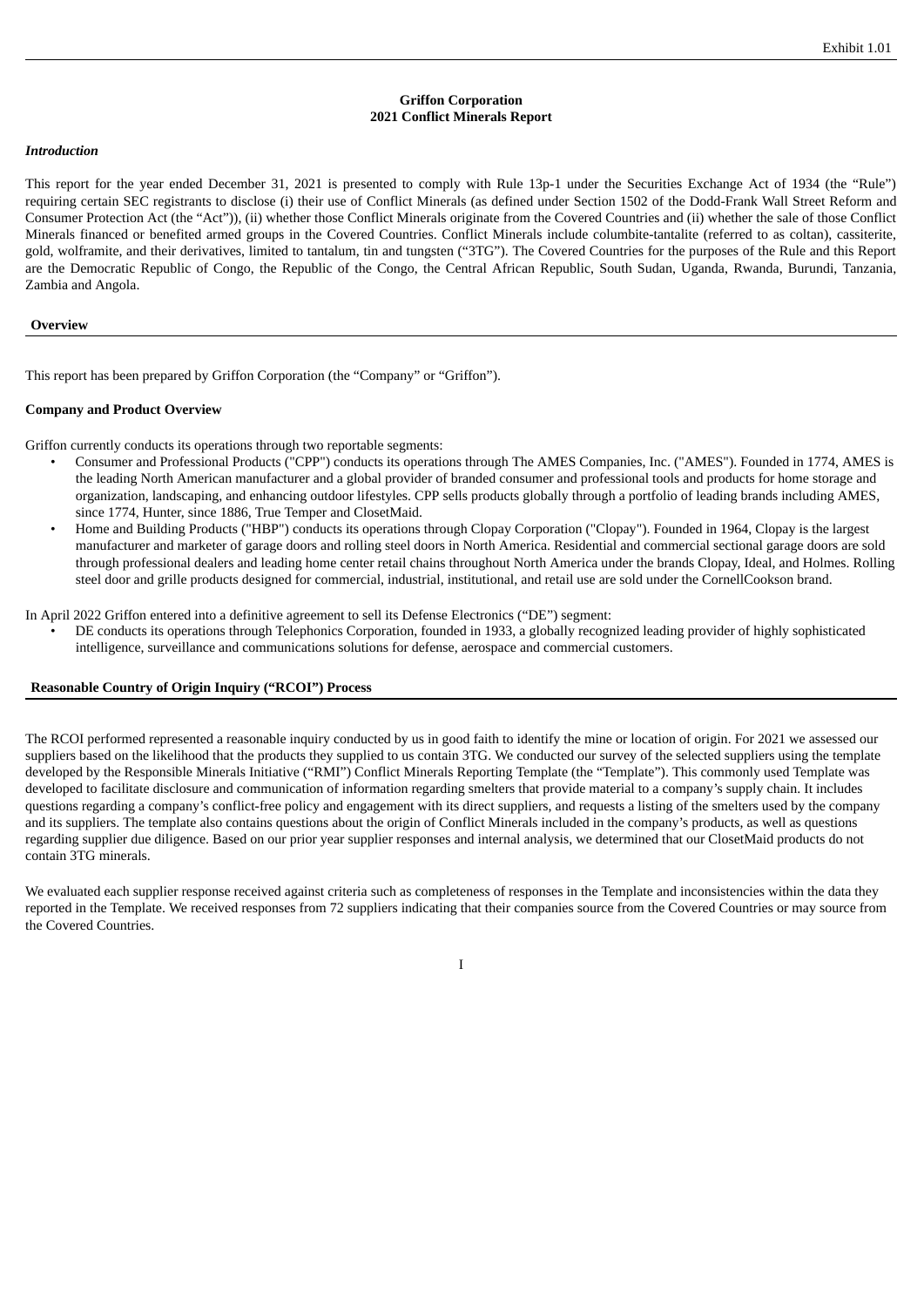## **Due Diligence Design**

Griffon has designed a Conflict Minerals compliance initiative to implement a consistent, company-wide compliance process which includes:

- Educating our employees and suppliers about Conflict Minerals;
- Requesting in-scope suppliers to identify which of their products contain tin, tungsten, tantalum or gold, and, where applicable, to identify the smelter and the country of origin of these minerals;
- Supporting the RMI;
- Reporting mechanisms for questions and concerns, including a toll-free confidential and anonymous hotline.

Our compliance program has been designed to conform, in all material respects, with the framework in The Organization for Economic Co-operation and Development Due Diligence Guidance for Responsible Supply Chains of Minerals from Conflict-Affected and High-Risk Areas Third Edition ("OECD Guidance"), and the related supplements for gold and for tin, tantalum and tungsten.

## **Due Diligence Performed**

#### **Conflict Minerals Policy**

We have adopted a Conflict Minerals policy, which is available on the Griffon website at the following URL: http://ir.griffon.com/static-files/90d5609f-911e-4b84-80c8-d94bcc62e8cc.

## **Analysis of Supplier Survey Responses**

We compared the smelter information contained in each supplier response to publicly available information, including a listing of smelters participating in the RMI's Responsible Minerals Assurance Process ("RMAP"). RMAP identifies smelters and refiners that produce conflict-free materials, known as conformant smelters, which are verified through third-party audits.

We are unable to determine whether any of the 3TG minerals reported by our suppliers were contained in components or parts supplied to us, or to validate that any of these smelters or refiners are actually in our supply chain. Based on the responses we received, we determined that some of our CPP, HBP and DE products contain 3TG minerals, the origin of which is undeterminable at this time for the following reasons:

- Many of the responses received indicated that the due diligence evaluations conducted by suppliers were not complete, as such, the suppliers are unable to fully respond to our survey request, including all smelter information.
- Most responses were at a company level, rather than at a specific product level.
- We received responses from 72 suppliers indicating that their companies source or may source from the Covered Countries. At the time of our analysis, 86% of the Covered Countries smelters provided by these suppliers have been verified as conformant, active, or not applicable by RMI.

See Appendix A for a table of smelter information.

#### **Other Required Disclosures**

## **Risk Mitigation**

We are committed to conducting business in a lawful manner, in compliance with the Rule, and to supporting the reporting requirements of our customers under the Rule. In 2021 we continued our efforts by:

- Continuing to support the RMI;
- Expanding due diligence efforts with acquired companies in line with Rule requirements; and
- Engaging with suppliers to continue to clarify requirements with them and improve the content of supplier responses.

We intend to continue to take these risk mitigation steps in our due diligence process to attempt to obtain more specific information, particularly for suppliers who indicate that they source from the Covered Countries.

#### **Annual Reporting**

In accordance with the OECD Guidance and the Rule, this report is available on our website www.griffon.com.

Ii